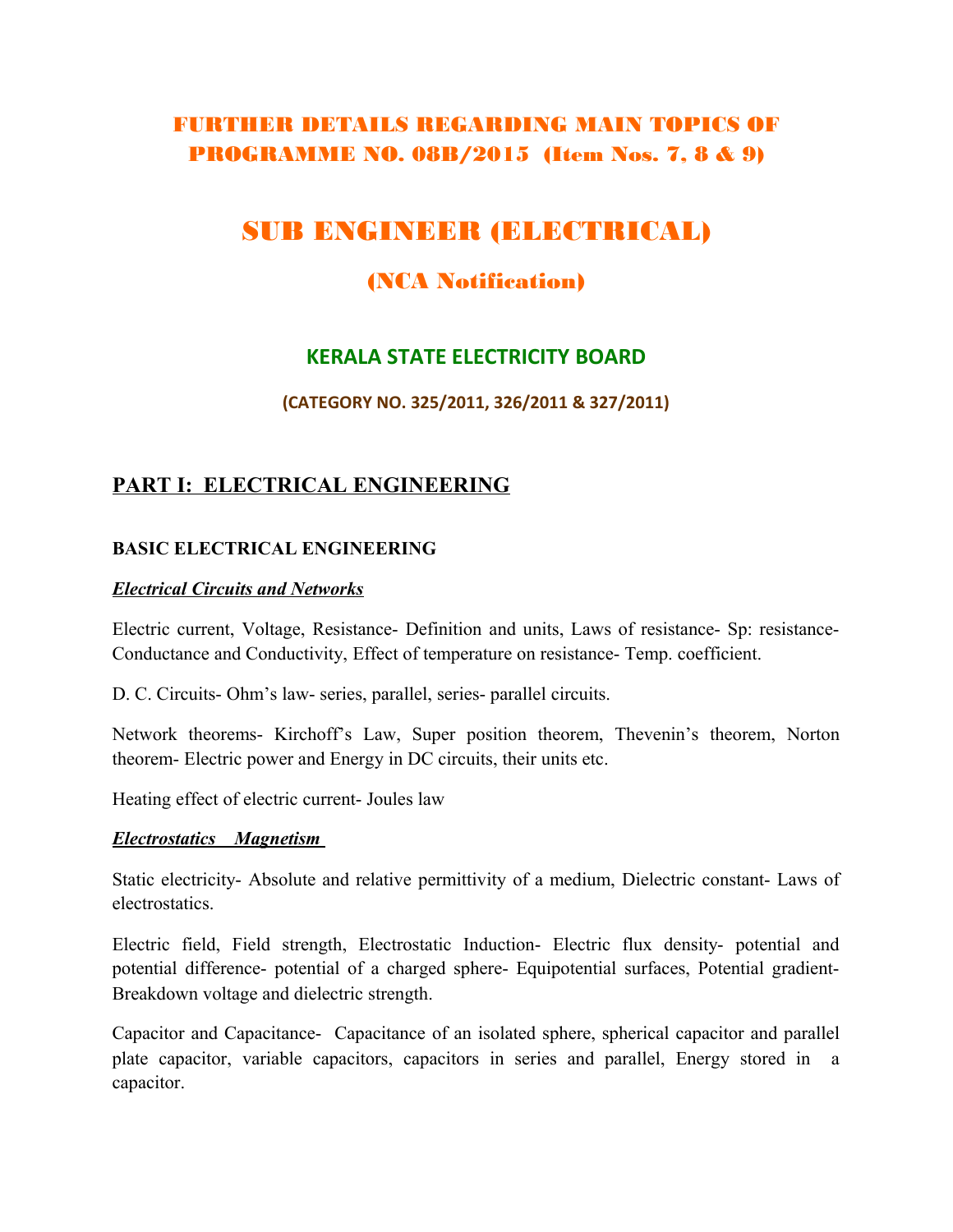Faraday's Laws of Electrolysis, Electroplating, primary and secondary cells, comparison of lead acid and alkaline cells, Initial charging and commissioning of new batteries, Charging methods, Ampere hour, and Watt hour efficiencies, Galvanizing and Anodizing, Extraction of zinc and aluminium, field application of Electrolysis.

Absolute and relative permeability, Field strength magnetizing force, flux and flux density, Relation between flux density and magnetizing force, B. H. curve, Methods of magnetization.

Force on a current carrying conductor in a magnetic field- Magnetizing force of a long straight conductor, long solenoid.

Magnetic circuit- magnetomotive force, reluctance, Ampereturns, Permeanence, Reluctivity. Comparison of magnetic and electrical circuits- Faraday's laws of electromagnetic inductiondirection of induced emf and current, statically and dynamically induced emf. Expression for dynamically and statically induced emf, self and mutual inductance, Coefficient of coupling, Energy stored in a magnetic field.

### *AC Fundamentals*

Generation of alternating voltage and current- instantaneous values of voltage and current, Simple and complete waveforms, Definition of cycle, frequency, time period, amplitude value, average value, R. M. S value, form factor, peak factor, phase difference, relation between frequency, poles and speed.

AC through R, L and C- voltage, current, power, P. F in pure resistive, inductive, capacitive, single phase circuits- active, reactive and apparent power, Q- factor, Resonance in R- L- C circuits- parallel AC single phase circuits- vector, phasor method, resonance in parallel circuit-Q- factor.

Generation of poly phase voltage- advantages, Phase sequence. Interconnection of three- phases, star and delta connection. Relation between phase and line voltages and current in star and deltapower in three- phase system in star and delta. Power, current and power factor in a three- phase balanced system. Balanced and unbalanced three- phase system. Balanced star- delta and deltastar conversion, Three- phase power measurement- single, three and two- watt meter methods.

### **DESIGN ESTIMATING AND COSTING**

### *Domestic Wiring*

Define estimate- essential elements- calculation of conductor size- current rating of copper and aluminium cables- simple core- wiring accessories- layout preparation, wiring, diagram and estimates for house, office building, schools, cinema theatre.

Define terms used in illumination- Laws of illumination- various lighting schemes- illumination level for various places- space height ratio- utilization factor- Depreciation factor- Maintenance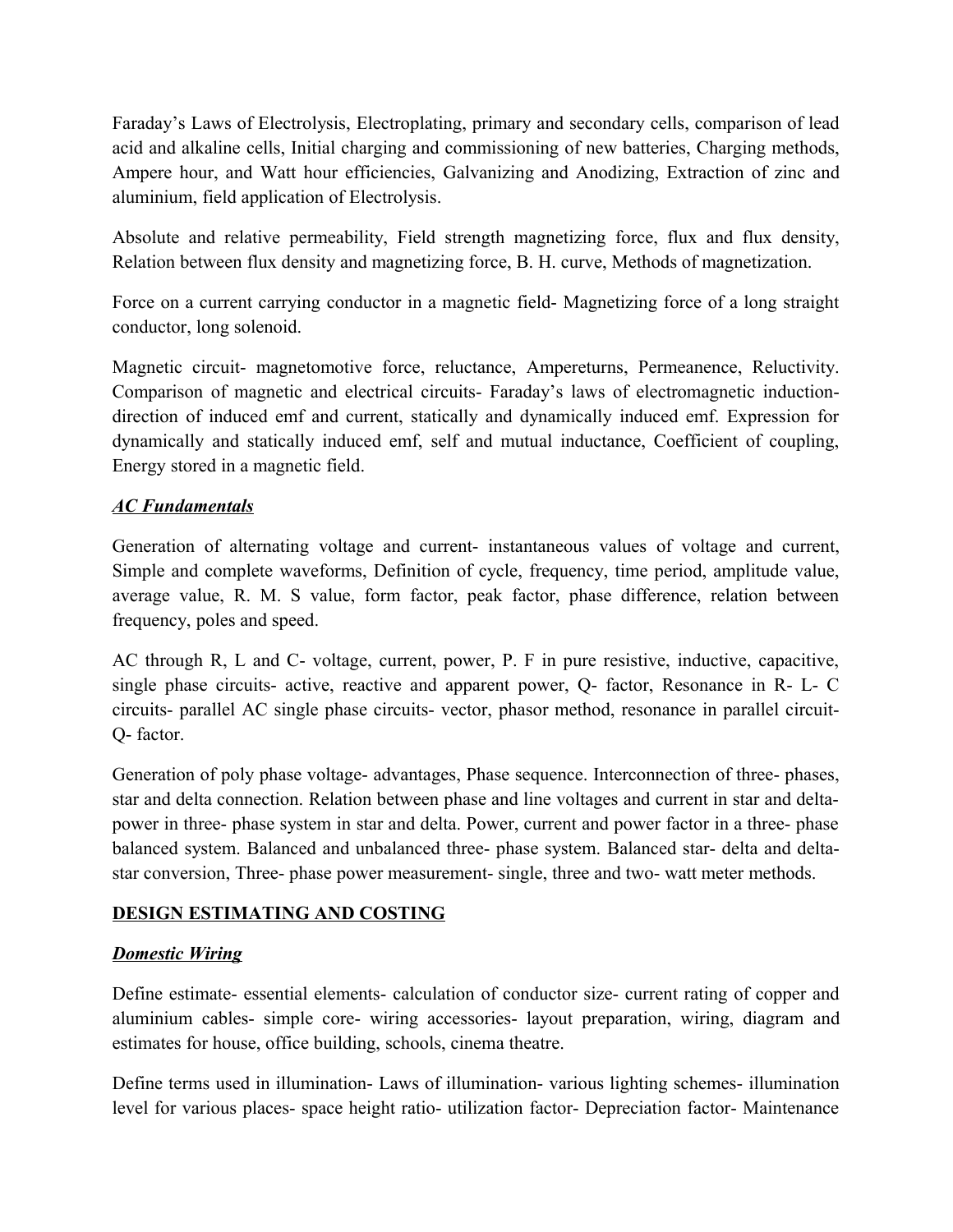factor- Design of lighting schemes for various rooms- arrangements of lamps- design of flood lighting schemes. Types of lamps- incandescent- gas filled lamps, advantages over vacuum lamps- types of gases used- Arc lamps- Principle and uses- Hlaogen lamps- CFL working and uses- discharge lamps- sodium lamps- HMPV and LMPV lamps- neon lamps- fluorescent lamps and the field application of each.

Earthing- purpose- I. S. rules regarding earthing- Types of earthing, rules regarding power circuit wiring- estimates and cost of materials regarding wiring pump set in single phase and threephase systems- estimation and costing of control panel and wiring of small workshops- estimate and costing of service connection wiring using U G cables and O H lines. Mechanical aspects of O H lines- electrical aspects of O H lines, Types of U G cables.

Extension of overhead lines- estimate and cost for extending single phase low tension distribution lines- three phase distribution lines- street lighting using O H lines- U G cablesestimate and costing of 11 kV OH line extension.

Sub-station- I E rules regarding spacing of conductor- distance from building etc- materials used for erecting 11 kV sub-station- preparation of the distribution sub- station- 4 pole mounted substation- P length mounted sub- stations.

Define installation scheme for 2 large industry.

Designs of ratings of back- up fuse, ACBS, MCCB, busbar, cables, capacitor banks, generator, change over mechanism, transformer etc as per rules.

## **UTILIZATION OF ELECTRICAL POWER**

### *Electrical Heating*

Electric heating and welding- advantages and types of electric heating- properties of resistance heating materials- design of heating elements- Resistance ovens- methods of temperature controls.

Induction heating- Principle- factors affecting induction heating- induction furnace- coren type and core less type- high frequency eddy current heating- dielectric heating- equivalent circuitloss angle application of dielectric heating- Arc furnace- direct and indirect types.

Electric welding- types- resistance welding- spot welding- pre welding- seam welding- electric arc welding- electrical properties of negative resistance- types of arc welding- requirements of welding generators and transformers- use of reactor for control of welding current- third brush and bipolar welding generators- description.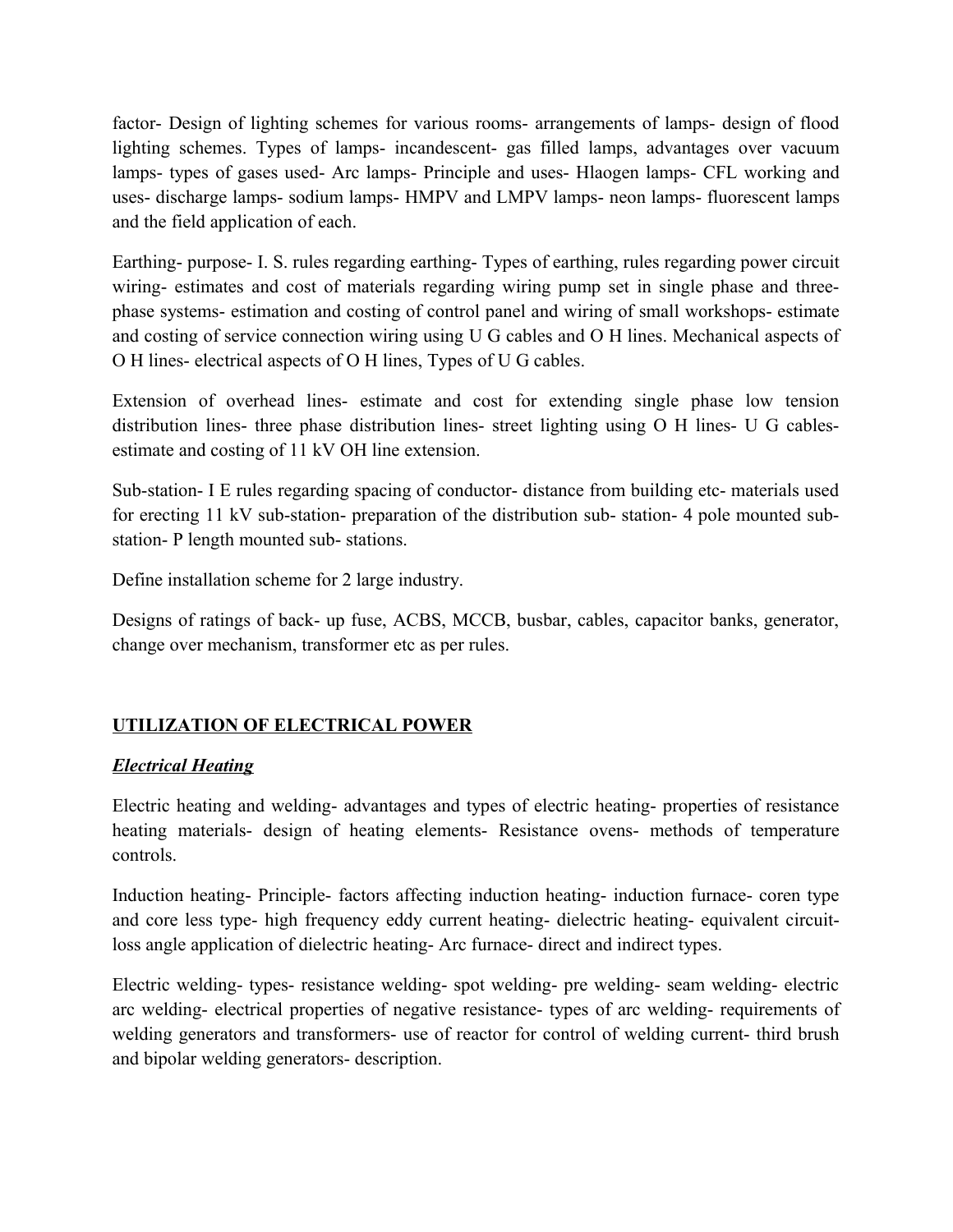#### *Electrical Drives in Industry*

Mechanical features of electric motor- frame size- relation between speed and *frame* size- types of enclosures.

Electric drives- classification of electric drives- group, individual and multimotor drivesmatching the drive with load- basic classes of duty- continuous- short time- intermittent periods duty, selection of electric drives- steel mills, paper mills, cement mills.

Electric traction- system of electric traction- direct electric traction- diesel electric tractionmerits and demerits- factors affecting specific energy consumption.

Traction motors- DC and AC motors- properties and characteristics- control of DC motorsseries parallel control systems of electric traction- DC single and three phase systems of supplybrief description.

#### **DC MACHINES**

Basic electro magnetic laws- EMF generation in a rotating machine- production of torqueconcepts of electric machines- common features of electric machines- types of electrical machines- torque balance- power losses and efficiency- methods of ventilation and cooling machines.

Principle and working of a practical generator and construction details- commutator assemblyemf equation- classification of generators based on methods of excitations, Armature windingsequalizer connections.

Armature reaction- effects- commutation- methods of improving commutation. Generator characteristics . critical field resistance and critical speed- uses of DC generators.

DC motor principle- back emf- voltage equation- torque equation- Types of motors- motor characteristics for DC shunt, series and compound motors. Factors controlling motor speedmethods of speed control of shunt, series and compound motors. Starting of DC motors- Starters Types and necessity.

Testing of DC motors- losses in DC machines- determination of efficiency- Swineborne testadvantages and disadvantages.

#### **RENEWABLE SOURCES OF ENERGY**

Conventional sources of energy- non conventional source of energy

Description of photovoltaic effect- Electro characteristics- Application of solar energy devices.

Wind energy basics- classifications- wind energy turbines- conversion of wind energy to electrical energy brief idea. Application of wind energy devices.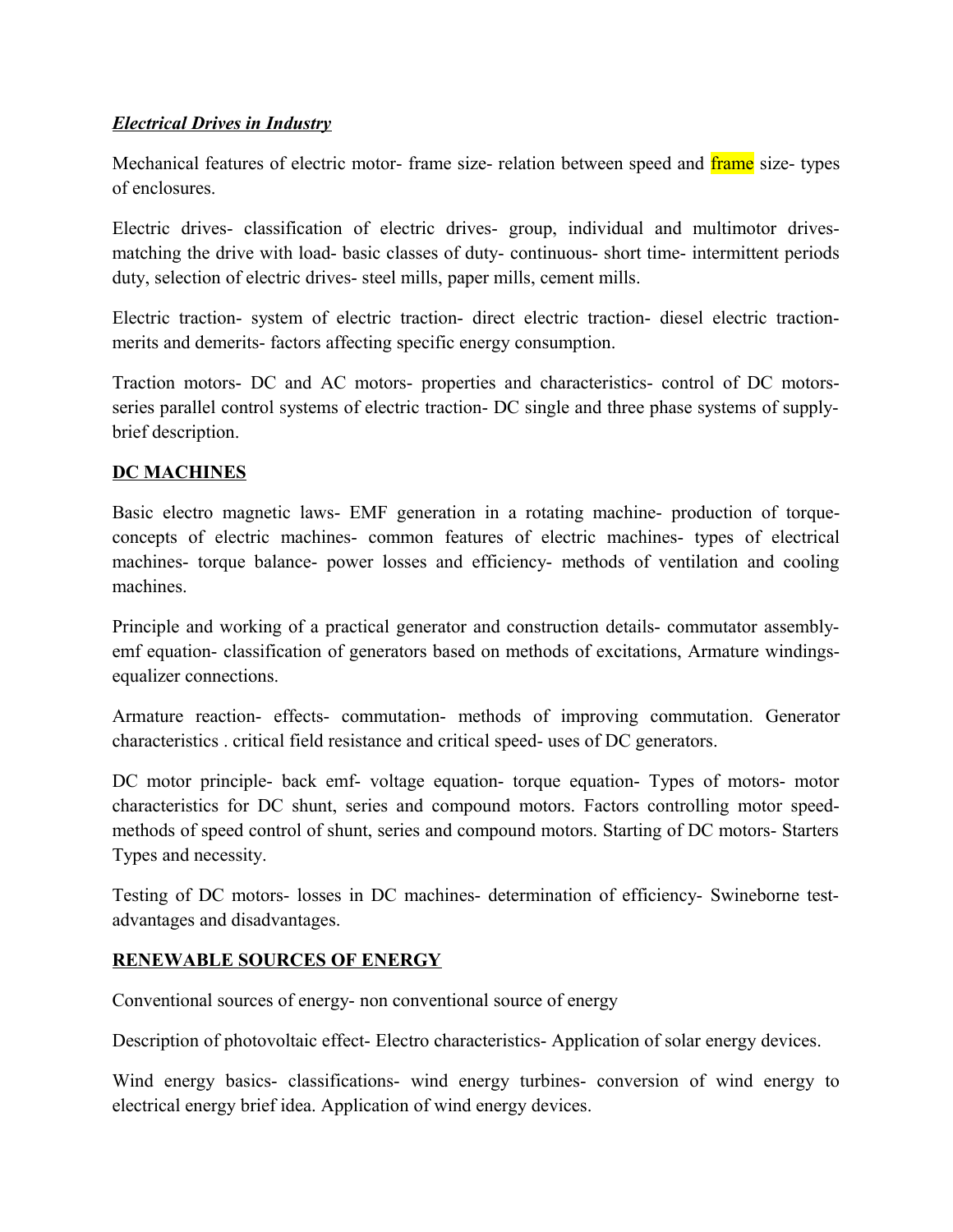Concepts of ocean energy- concepts of wave energy- methods hybrid cycles- physical principlesfixed devices and floating devices.

## **GENERATION, TRANSMISSION AND DISTRIBUTION, SWITCH GEAR AND PROTECTION**

Electrical power generation-economic power-power factor improvement-transmission line elements-underground cables-sag in transmission lines-distribution system(ac and dc)

Short circuit current calculation and fuses-circuit breakers-relays-protection of alternators, transformers, transmission line- earthing and lightning arresters

## **AC MACHINE, TRANSFORMERS, ELECTRICAL MEASUREMENT AND MEASURING INSTRUMENT**

Synchronous generator-characteristics and parallel operation of alternators-voltage regulationsynchronous motors -single phase induction motors -fractional horse power motors-transformer principle-testing of transformers-special purpose transformers-principles of induction motorsspeed control of induction motors-theory of measuring instrument-measurement of power and energy-measurement of R,L,C-commercial measuring instrument-CRO and transducers

# **PART II: ELECTRONICS ENGINEERING**

# BASIC ELECTRONICS, ELECTRONIC DEVICES AND CIRCUITS & DIGITAL **ELECTRONICS**

Resistor, capacitors , inductors, transformers (Types and their applications),basic network theorems, fundamentals of alternating current (Define waveform, time period, frequency and amplitude, phase difference, r.m.s. value, average value)

A.C. through resistors, inductors and capacitors, Q-factor of a coil, resonance in R-L-C -Series & parallel circuits, inductive reactance, capacitive reactance and impedance Semiconductor materials, devices and circuits :

Conductors, insulators & semiconductors, intrinsic & extrinsic semiconductors

Diodes & Rectifiers, different types of diodes, transistors, UJT,FET, integrated circuit, opto electronic devices, Power devices – SCR, diac & triac,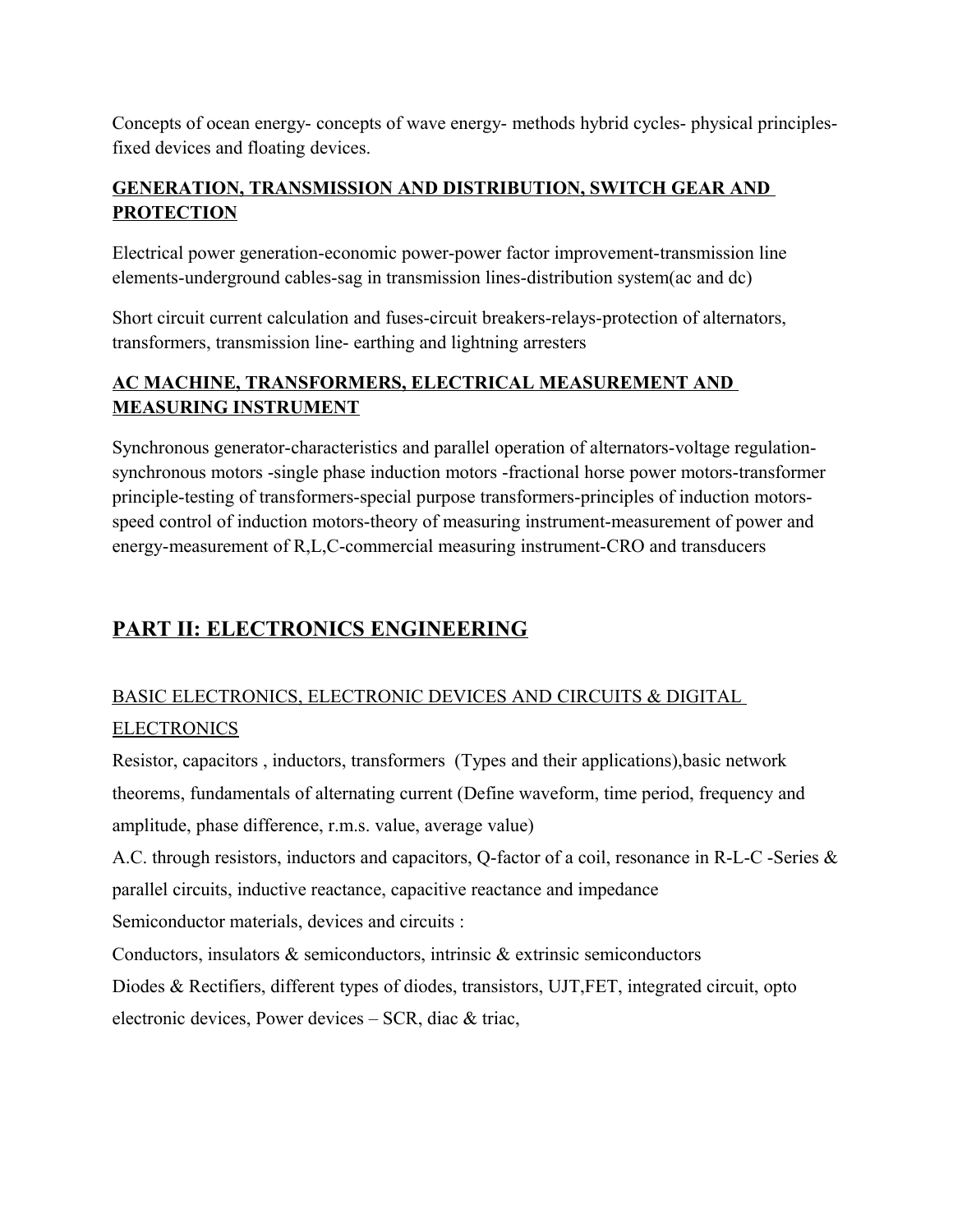Transistor Amplifiers : methods of inter stage coupling, tuned voltage amplifier, Audio power amplifiers, feed back amplifiers, Oscillators and Multi vibrators, Schmitt trigger, wave shaping circuits.

Digital electronics and Op-Amps:

 Number systems & Digital Circuits, Boolean algebra, Introduction to logic theory, switching functions AND, OR, NOT,NAND NOR, EXOR operations, Logic families, Combinational Logic Circuits, Sequential Logic Circuits, Operational amplifiers(Circuits, Applications) Memories, Programmable Logic Devices. Communication systems. Modulation AM, FM, & PM, Radio Transmitters, Demodulation and Radio Receivers, Antennas, Microwave Communication, Satellite Communication, Fiber Optic communication, Mobile Communication.

#### **POWER ELECTRONICS**

Power electronics: Power control devices, Converters and inverters , Speed control of machines, Programmable LogiControllers, Voltage Regulators and Power Supplies. Microprocessors and Micro controller family – 8051 : Micro Controller Architecture, Micro Controllers-interrupts & operation, Micro Controller Programming, Micro Controller Interfacing & Applications. Application, classification and working of computers : Functions of hardware and software components, working of memory and input – output devices, provisions of windows o s and word processing, Flow chart, Algorithm, Data Processing and Programming Methodology

## **PART III : GENERAL KNOWLEDGE, CURRENT AFFAIRS & RENAISSANCE IN KERALA**

### **Facts about India**

Geography of India- Physical Features- Climate-Soils- Rivers- Famous Sites – Etc